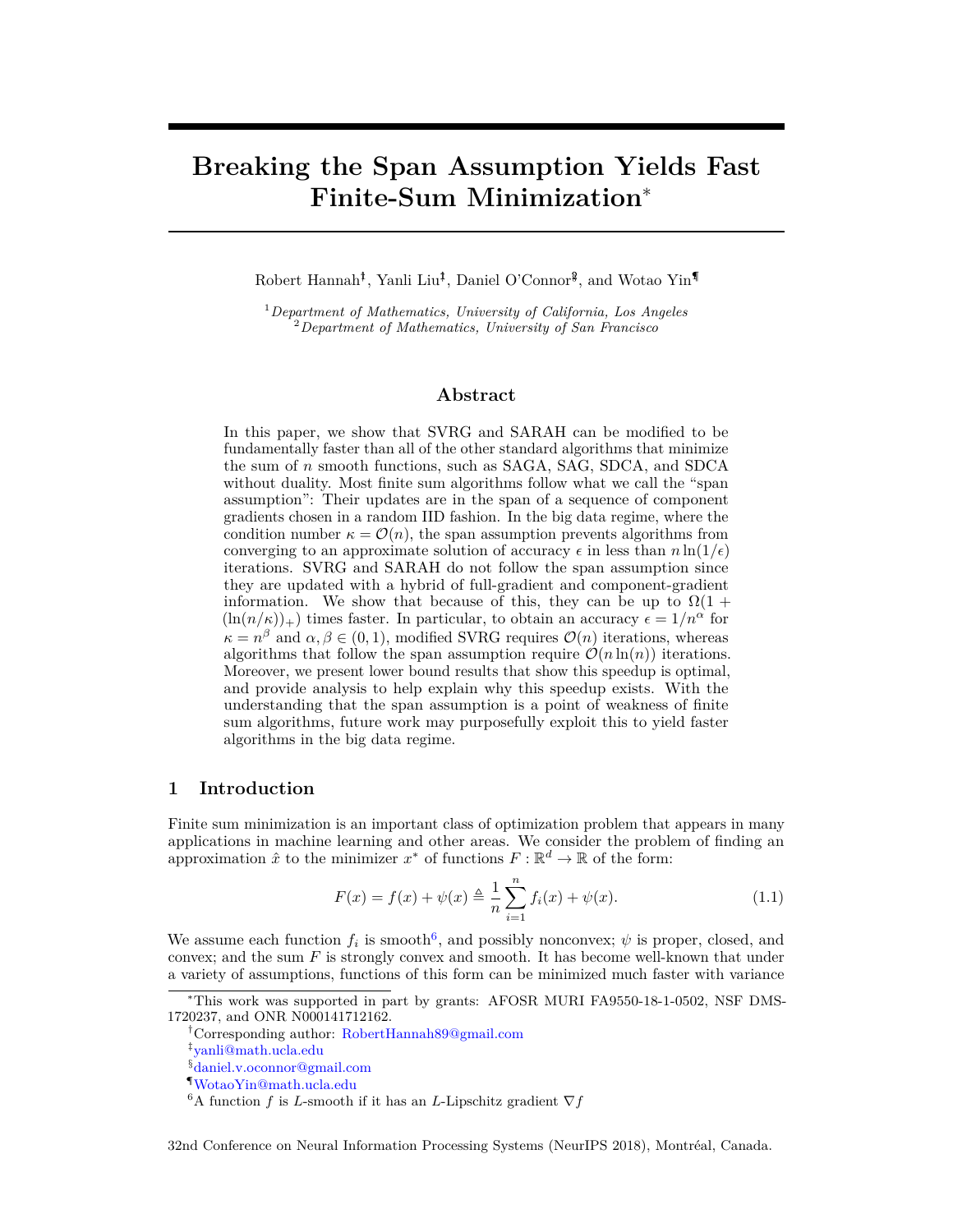reduction (VR) algorithms that specifically exploit the finite-sum structure. When each *f<sup>i</sup>* is  $\mu$ -strongly convex and *L*-smooth, and  $\psi = 0$ , SAGA [1], SAG [2], Finito/Miso [3], [4], SVRG [5], SARAH [6], SDCA [7], and SDCA without duality [8] can find a vector  $\hat{x}$  with expected suboptimality  $\mathbb{E}(f(\hat{x}) - f(x^*)) = \mathcal{O}(\epsilon)$  with only  $\mathcal{O}((n + L/\mu) \ln(1/\epsilon))$  calculations of component gradients  $\nabla f_i(x)$ . This can be up to *n* times faster than (full) gradient descent, which takes  $\mathcal{O}(nL/\mu \ln(1/\epsilon))$  gradients. These algorithms exhibit sublinear convergence for non-strongly convex problems<sup>7</sup>. Various results also exist for nonzero convex  $\psi$ .

Accelerated VR algorithms have also been proposed. Katyusha [9] is a primal-only Nesterovaccelerated VR algorithm that uses only component gradients. It is based on SVRG and has complexity  $\mathcal{O}((n + \sqrt{n\kappa})\ln(1/\epsilon))$  for condition number  $\kappa$  which is defined as  $L/\mu$ . In [10], the author devises an accelerated SAGA algorithm that attains the same complexity using component proximal steps. In [11], the author devises an accelerated primal-dual VR algorithm. There also exist "catalyst"  $[12]$  accelerated methods [13], [14]. However, catalyst methods appear to have a logarithmic complexity penalty over Nesterov-accelerated methods, a defect that researchers have been able to correct.

In [15], authors show that a class of algorithms that includes SAGA, SAG, Finito (with replacement), Miso, SDCA without duality, etc. have complexity  $K(\epsilon)$  lower bounded by  $\Omega((n+\sqrt{n\kappa})\ln(1/\epsilon))$  for problem dimension  $d\geq 2K(\epsilon)$ . More precisely, the lower bound applies to algorithms that satisfy what we will call the **span condition**. That is

$$
x^{k+1} \in x^0 + \text{span}\{\nabla f_{i_0}(x^0), \nabla f_{i_1}(x^1), \dots, \nabla f_{i_k}(x^k)\}\
$$
 (1.2)

for some fixed IID random variable  $i_k$  over the indices  $\{1,\ldots,n\}$ . Later, [16] and [17] extend lower bound results to algorithms that do not follow the span assumption:  $SDCA$ ,  $SVRG$ , SARAH, accelerated SAGA, etc.; but with a weaker lower bound of  $\Omega(n + \sqrt{n\kappa} \ln(1/\epsilon))$ . The difference in these two expressions was thought to be a proof artifact that would later be resolved.

However we show a surprising result in Section 2, that SVRG, and SARAH can be fundamentally faster than methods that satisfy the span assumption, with the full gradient steps playing a critical role in their speedup. More precisely, for  $\kappa = \mathcal{O}(n)$ , SVRG and SARAH can be modified to reach an accuracy of  $\epsilon$  in  $\mathcal{O}((\frac{n}{1+(\ln(n/\kappa))_+})\ln(1/\epsilon))$  gradient calculations<sup>8</sup>, instead of the  $\Theta(n \ln(1/\epsilon))$  iterations required for algorithms that follow the span condition. We also improve the lower bound of [17] to  $\Omega(n + (\frac{n}{1 + (\ln(n/\kappa))_+} + \sqrt{n\kappa})\ln(1/\epsilon))$  in Section √ 2.1. That is, we show that the complexity  $K(\epsilon)$  of a very general class of algorithm that includes all of the above algorithms satisfies the lower bound:

$$
K(\epsilon) = \begin{cases} \Omega(n + \sqrt{n\kappa} \ln(1/\epsilon)), & \text{for } n = \mathcal{O}(\kappa), \\ \Omega(n + \frac{n}{1 + (\ln(n/\kappa))_{+}} \ln(1/\epsilon)), & \text{for } \kappa = \mathcal{O}(n). \end{cases}
$$
(1.3)

Hence when  $\kappa = \mathcal{O}(n)$  our modified SVRG has optimal complexity, and when  $n = \mathcal{O}(\kappa)$ , Katyusha is optimal.

SDCA doesn't quite follow the span assumption. Also the dimension *n* of the dual space on which the algorithm runs is inherently small in comparison to *k*, the number of iterations. We complete the picture using different arguments, by showing that its complexity is lower bounded by  $\Omega(n \ln(1/\epsilon))$  in Section 2.2. Hence SDCA doesn't attain this logarithmic speedup. We leave the analysis of accelerated SAGA, accelerated SDCA, and other algorithms to future work.

Our results identify a significant obstacle to high performance when  $n \gg \kappa$ . The speedup that SVRG and SARAH can be modified to attain in this scenario is somewhat accidental since their original purpose was to minimize memory overhead. However, with the knowledge that this assumption is a point of weakness for VR algorithms, future work may more purposefully exploit this to yield better speedups than SVRG and SARAH can currently attain. Though the complexity of SVRG and SARAH can be made optimal to within a

<sup>7</sup>SDCA must be modified however with a dummy regularizer.

<sup>&</sup>lt;sup>8</sup>We define  $(a)_+$  as max $\{a, 0\}$  for  $a \in \mathbb{R}$ .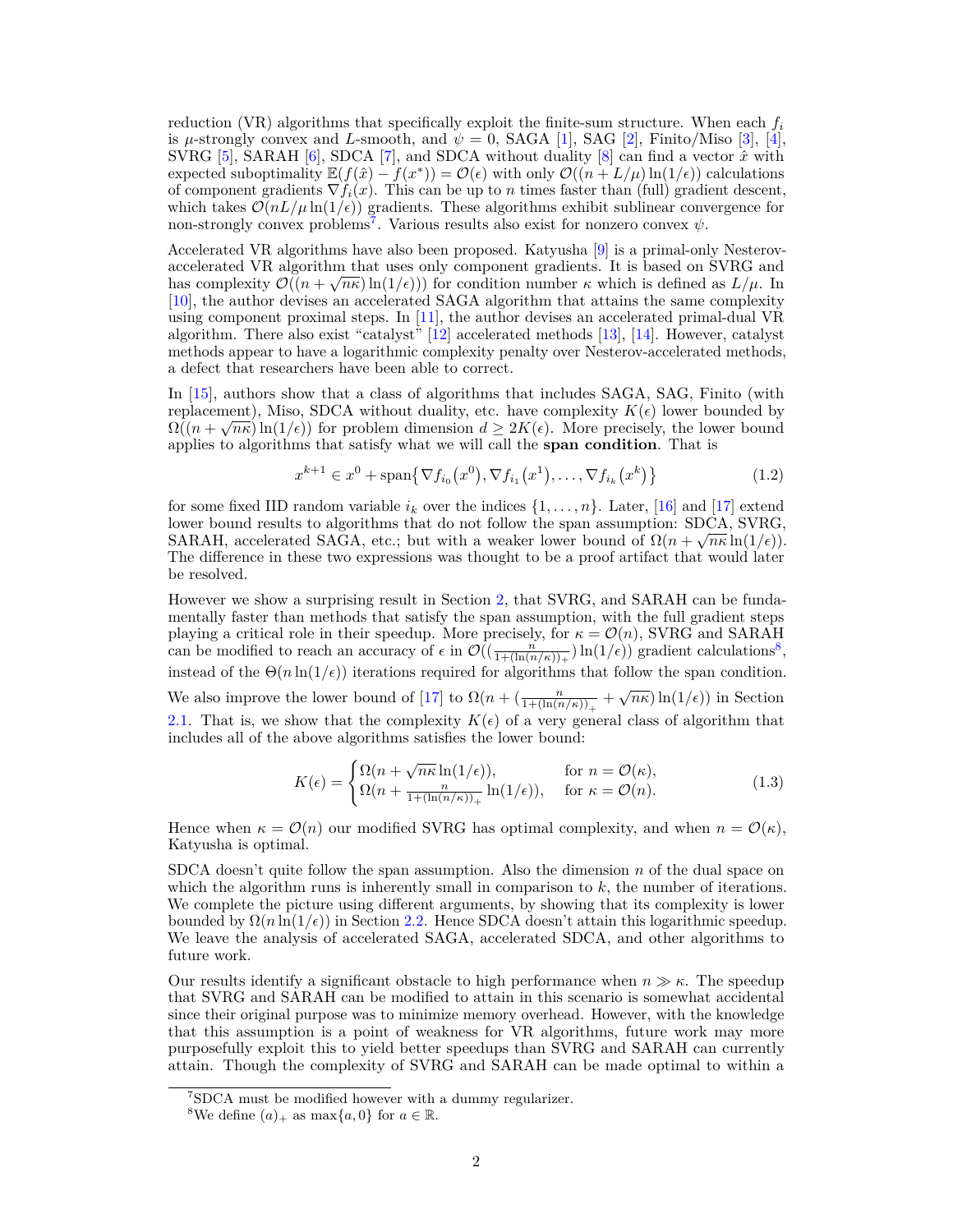constant factor, this factor is somewhat large, and could potentially be reduced substantially. Though it is unclear how much of a speedup is possible.

Having  $n \gg \kappa$ , which has been referred to as the "big data condition", is rather common, especially in regularized empirical risk minimization (ERM). For instance  $[2]$  remarks that  $\kappa = \sqrt{n}$  is a nearly optimal choice for regularization for empirical risk minimization in the low dimensional setting. In the high-dimensional setting, the authors of [2] claim there is no analysis that they are aware *that doesn't imply* that we should set the regularization term to ensure  $n = \mathcal{O}(\kappa)$ . In [18], authors consider regularized ERM for minimizing a stochastic objective. They argue that the optimal choice of regularization parameter  $\lambda$  corresponds to  $\kappa = \sqrt{n}$ . [19] considers regularized SVM with  $\kappa = n^{\beta}$  for  $\beta < 1$ .

Hence our results have wide application. In the settings described above, we have the following corollary that implies a complexity improvement from  $\mathcal{O}(n \ln(n))$  to  $\mathcal{O}(n)$ . This will follow from Corollary 2 ahead.

**Corollary 1.** To obtain accuracy  $\epsilon = 1/n^{\alpha}$  for  $\kappa = n^{\beta}$  and some  $\alpha, \beta \in (0,1)$ *, modified*  $SVRG$  requires  $\mathcal{O}(n)$  *iterations, whereas algorithms that follow the span assumption require*  $\mathcal{O}(n \ln(n))$  *iterations* [11] for sufficiently large problem dimension d.

For large-scale problems, this ln(*n*) factor can be rather large: For instance in the KDD Cup 2012 dataset ( $n = 149,639,105$  and  $\ln(n) \approx 18$ ), Criteo's Terabyte Click Logs ( $n =$ 4, 195, 197, 692 and  $\ln(n) \approx 22$ , etc. Non-public internal company datasets can be far larger, with *n* potentially larger than  $10^{15}$ .

We also analyze Prox-SVRG in the case where  $f_i$  are smooth and potentially nonconvex, but the sum  $F$  is strongly convex. We build on the work of  $[20]$ , which proves state-of-the-art complexity bounds for this setting, and show that we can attain a similar logarithmic speedup without modification. Lower bounds for this context are lacking, so it is unclear if this result can be further improved.

## **2 Optimal Convex SVRG**

In this section, we show that the Prox-SVRG algorithm proposed in [21] for problem (1.1) can be sped up by a factor of  $\Omega(1 + (\ln(n/\kappa))_+)$  when  $\kappa = \mathcal{O}(n)$ . A similar speedup is clearly possible for vanilla SVRG and SARAH, which have similar rate expressions. We then refine the lower bound analysis of [17] to show that the complexity is optimal<sup>9</sup> when  $\kappa = \mathcal{O}(n)$ . Katyusha is optimal in the other scenario when  $n = \mathcal{O}(\kappa)$  by [22].

**Assumption 1.** *f<sub>i</sub>* is  $L_i$ −Lipschitz differentiable for  $i = 1, 2, ..., n$ . That is,

$$
\|\nabla f_i(x) - \nabla f_i(y)\| \le L_i \|x - y\| \quad \text{for all } x, y \in \mathbb{R}^d.
$$

*f* is *L*−Lipschitz differentiable. *F* is *µ*−strongly convex. That is,

$$
F(y) \ge F(x) + \langle \tilde{\nabla} F(x), y - x \rangle + \frac{\mu}{2} \|y - x\|^2 \quad \text{for all } x, y \in \mathbb{R}^d \text{ and } \tilde{\nabla} F(x) \in \partial F(x).
$$

**Assumption 2.** *f<sup>i</sup>*  $f_i$  is convex for  $i = 1, 2, ..., n$ ; and  $\psi$  is proper, closed, and convex.

<sup>&</sup>lt;sup>9</sup>I.e. the complexity cannot be improved among a very broad class of finite-sum algorithms.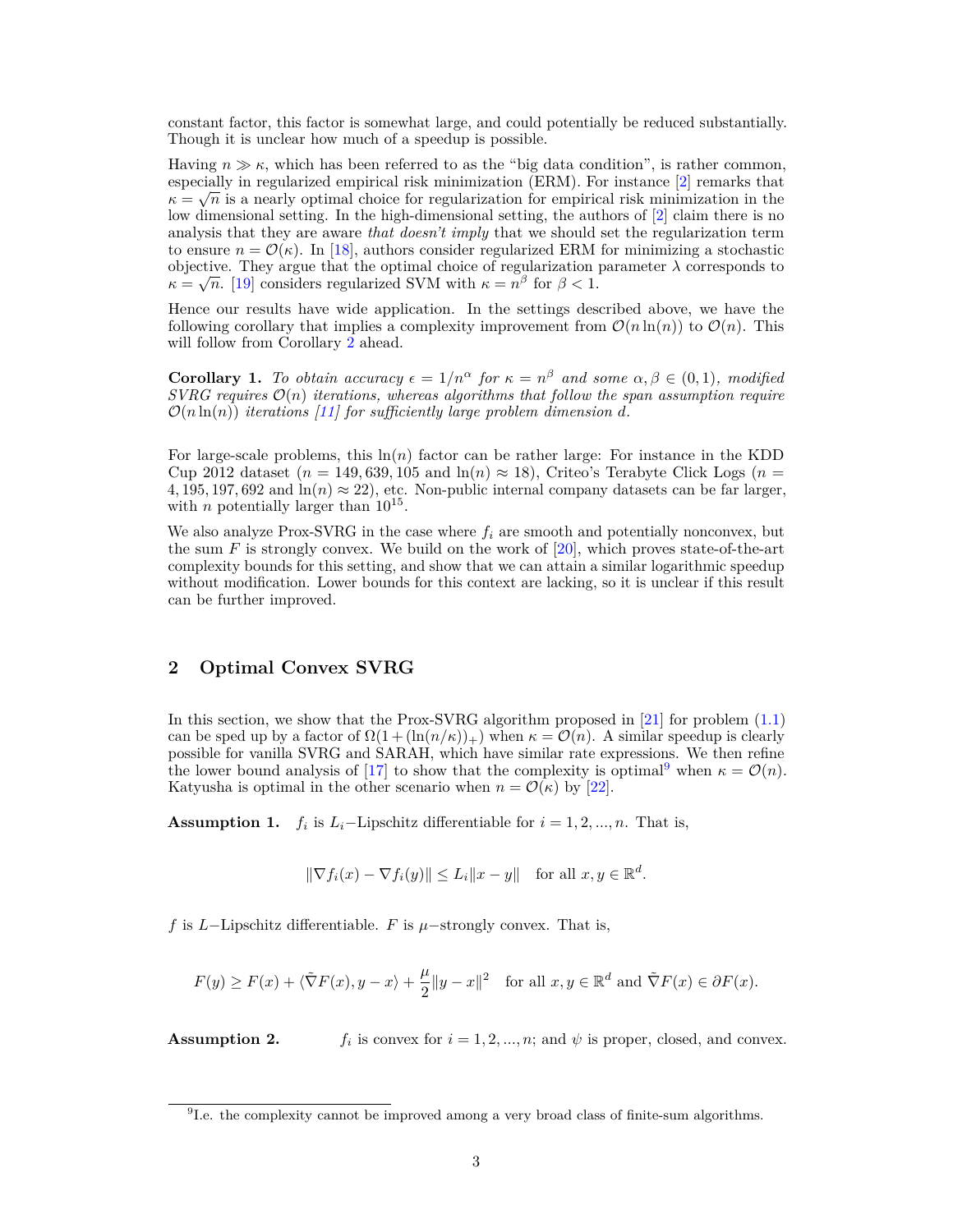## **Algorithm 1** Prox-SVRG( $F, x^0, \eta, m$ )

**Input:**  $F(x) = \psi(x) + \frac{1}{n} \sum_{i=1}^{n} f_i(x)$ , initial vector  $x^0$ , step size  $\eta > 0$ , number of epochs *K*, probability distribution  $P = \{p_1, \ldots, p_n\}$ **Output:** vector  $x^K$ 1:  $M^k \sim \text{Geom}(\frac{1}{m});$ 2: **for** *k* ← 0*, ..., K* − 1 **do** 3:  $w_0 \leftarrow x^k; \mu \leftarrow \nabla f(x^k);$ 4: **for**  $t \leftarrow 0, ..., M^k$  **do** 5: pick  $i_t \in \{1, 2, ..., n\} \sim P$  randomly; 6:  $\tilde{\nabla}_t = \mu + \left( \nabla f_{i_t}(w_t) - \nabla f_{i_t}(w_0) \right) / (n p_{i_t});$ 7:  $w_{t+1} = \arg \min_{y \in \mathbb{R}^d} {\{\psi(y) + \frac{1}{2\eta} ||y - w_t||^2 + \langle \tilde{\nabla}_t, y \rangle\}};$ 8: **end for** 9:  $x^{k+1} \leftarrow w_{M+1};$ 10: **end for**

We make Assumption 1 throughout the paper, and Assumption 2 in this section. Recall the Prox-SVRG algorithm of [21], which we reproduce in Algorithm 1. The algorithm is organized into a series of *K* **epochs** of size  $M^k$ , where  $M^k$  is a geometric random variable with success probability 1*/m*. Hence epochs have an expected length of *m*. At the start of each epoch, a snapshot  $\mu = \nabla f(x^k)$  of the gradient is taken. Then for  $M^k$  steps, a random component gradient  $\nabla_{i_t} f(w_t)$  is calculated, for an IID random variable  $i_t$  with fixed distribution *P* given by  $\mathbb{P}[i_t = i] = p_i$ . This component gradient is used to calculate an unbiased estimate  $\tilde{\nabla}_t$  of the true gradient  $\nabla f(w_t)$ . Each time, this estimate is then used to perform a proximal-gradient-like step with step size  $\eta$ . At the end of these  $M^k$  steps, a new epoch of size  $M^{k+1}$  is started, and the process continues.

We first recall a modified Theorem 1 from [21]. The difference is that in [21], the authors used an epoch length of  $m$ , whereas we use a random epoch length  $M^k$  with expectation  $EM^k = m$ . The proof and theorem statement only require only trivial modifications to account for this. This modification is only to unify the different version of SVRG in [21] and [20], and makes no difference to the result.

It becomes useful to define the **effective Lipschitz constant**  $L_Q = \max_i L_i/(p_i n)$ , and the **effective condition number**  $\kappa_Q = L_Q/\mu$  for this algorithm. These reduce to the standard Lipschitz constant L, and the standard condition number  $\kappa$  in the standard uniform scenario where  $L_i = L, \forall i$ , and P is uniform.

**Theorem 1. Complexity of Prox-SVRG.** Let Assumptions 1 and 2 hold. Then Prox-SVRG defined in Algorithm 1 satisfies

$$
\mathbb{E}[F(x^k) - F(x^*)] \le \rho^k [F(x^0) - F(x^*)] \quad (2.1) \quad \text{for } \rho = \frac{1 + \mu \eta (1 + 4mL_Q \eta)}{\mu \eta m (1 - 4L_Q \eta)}. \quad (2.2)
$$

In previous work, the optimal parameters were not really explored in much detail. In the original paper [5], the author suggest  $\eta = 0.1/L$ , which results in linear convergence rate  $1/4 \le \rho \le 1/2$  for  $m \ge 50\kappa$ . In [21], authors also suggest  $\eta = 0.1/L$  for  $m = 100\kappa$ , which yields  $\rho \approx 5/6$ . However, they observe that  $\eta = 0.01/L$  works nearly as well. In [6], authors obtain a similar rate expression for SARAH and suggest  $\eta = 0.5/L$  and  $m = 4.5\kappa$  which yields  $\rho \approx 7/9$ . In the following corollary, we propose a choice of  $\eta$  and  $m$  that leads to an optimal complexity to within a constant factor for  $\kappa = \mathcal{O}(n)$ . This result helps explain why the optimal step size observed in prior work appears to be much smaller than the "standard" gradient descent step of 1*/L*.

**Corollary 2.** Let the conditions of Theorem 1 hold, and let  $m = n + 121\kappa_Q$ , and  $\eta =$  $\kappa_Q^{\frac{1}{2}} m^{-\frac{1}{2}} / (2L_Q)$ . The Prox-SVRG in Algorithm 1 has convergence rate  $\rho \leq \sqrt{\frac{100}{121 + (n/\kappa_Q)}}$ , *and hence it needs:*

$$
K(\epsilon) = \mathcal{O}\left( \left( \frac{n}{1 + (\ln(\frac{n}{\kappa_Q}))_+} + \kappa_Q \right) \ln \frac{1}{\epsilon} + n + \kappa_Q \right)
$$
 (2.3)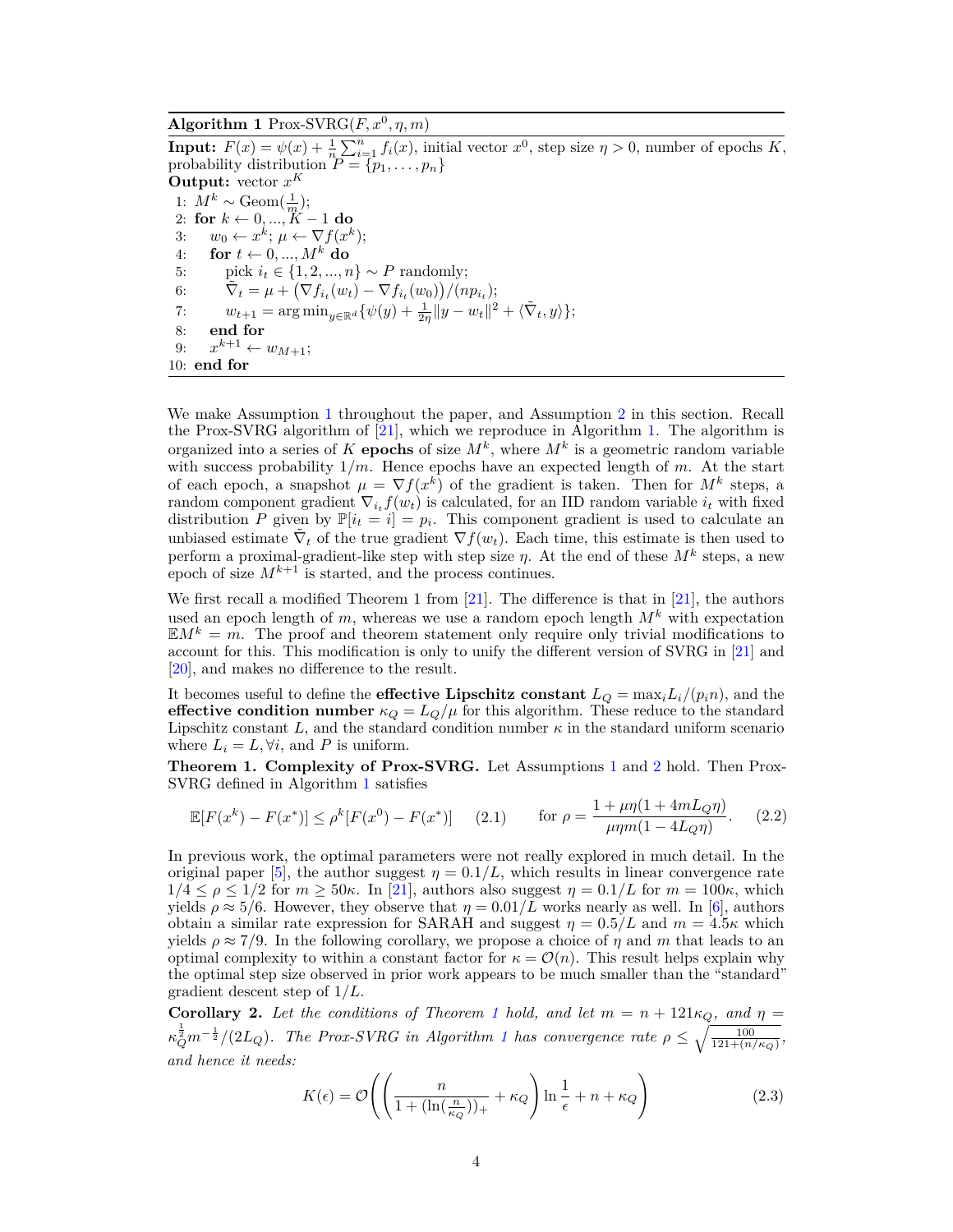*iterations in expectation to obtain a point*  $x^{K(\epsilon)}$  *such that*  $\mathbb{E}[f(x^{K(\epsilon)}) - f(x^*)] < \epsilon$ .

This result is proven in Appendix A. The  $n + \kappa_Q$  term is needed because we assume that at least one epoch is completed. For  $n = \mathcal{O}(\kappa_Q)$ , we have a similar convergence rate  $(\rho \approx \frac{10}{11})$ and complexity to algorithms that follow the span assumption. For  $n \gg \kappa_Q$ , we have a convergence rate  $\rho \sim \sqrt{\kappa_Q/n} \to 0$ , and complexity  $\mathcal{O}\left(\frac{n}{1+ (\ln(n/\kappa))} \ln(1/\epsilon)\right)$ , which can can be much better than  $n \ln(1/\epsilon)$ . See also Corollary 1. The corresponding result and proof for SARAH is nearly identical, and we do not include this.

In order to obtain this speedup, some estimate of the condition number must be known. However this is often not a problem. In the case of a regularization term for empirical risk minimization, the strong convexity modulus is hand-picked based on the number of examples *n*. In other cases, we can simply tune an estimate of the parameter  $\kappa$  with the assurance that this can yield a logarithmic speedup.

**Remark 1.** In Theorem 1 and Corollary 2, the optimal choice of the probability distribution  $P = \{p_1, p_2, ..., p_n\}$  on  $\{1, 2, ..., n\}$  is  $p_i = \frac{L_i}{\sum_{i=1}^n L_i}$  for  $i = 1, 2, ..., n$ , and  $L_Q = \frac{\sum_{i=1}^n L_i}{n}$  $\frac{1}{n}$ .

#### **2.1 Optimality**

The major difference between SAGA, SAG, Miso/Finito, and SDCA without duality, and SVRG and SARAH, is that the former satisfy what we call the **span condition** (1.2). SVRG, and SARAH, do not, since they also involve full-gradient steps. We refer to SVRG, and SARAH as **hybrid methods**, since they use full-gradient and partial gradient information to calculate their iterations. We assume for simplicity that  $L_i = L$ , for all *i*, and that  $\psi = 0$ . We now present a rewording of Corollary 3 from [11].

**Corollary 3.** For every  $\epsilon$  and randomized algorithm on  $(1.1)$  that follows the span as*sumption, there are a dimension d, and L*-smooth,  $\mu$ -strongly convex functions  $f_i$  on  $\mathbb{R}^d$ *such that the algorithm takes at least*  $\Omega((n + \sqrt{\kappa n}) \ln(1/\epsilon))$  *steps to reach sub-optimality*  $\mathbb{E} f(x^k) - f(x^*) < \epsilon$ .

The above algorithms that satisfy the span condition all have known upper complexity bounds of  $\mathcal{O}((n+\kappa)\ln(1/\epsilon))$ , and hence for  $\kappa = \mathcal{O}(n)$  we have a sharp convergence rate.

However, it turns out that the span assumption is an obstacle to faster convergence when  $n \gg \kappa$  (at least for sufficiently high dimension). In the following theorem, we improve<sup>10</sup> the analysis of [17], to show that the complexity of SVRG obtained in Corollary 2 is optimal to within a constant factor without fundamentally different assumptions on the class of algorithms that are allowed. Clearly this also applies to SARAH. The theorem is actually far more general, and applies to a general class of algorithms called *p*−*CLI oblivious* algorithms introduced in [17]. This class contains all VR algorithms mentioned in this paper. In Appendix B, we recall the definition of *p*−CLI oblivious algorithms, as well as providing the proof of a more general version of Theorem 2.

**Theorem 2. Lower complexity bound of Prox-SVRG and SARAH.** For all  $\mu$ ,  $L$ , there exist *L*-smooth, and  $\mu$ -strongly convex functions  $f_i$  such that at least<sup>11</sup>

$$
K(\epsilon) = \tilde{\Omega}\left( \left( \frac{n}{1 + (\ln(\frac{n}{\kappa}))_+} + \sqrt{n\kappa} \right) \ln\frac{1}{\epsilon} + n \right) \tag{2.4}
$$

iterations are needed for SVRG or SARAH to obtain expected suboptimality  $\mathbb{E}[f(K(\epsilon)) - f(x^*)] < \epsilon.$ 

#### **2.2 SDCA**

To complete the picture, in the following proposition, which we prove in Appendix C, we show that SDCA has a complexity lower bound of  $\Omega(n \ln(1/\epsilon))$ . Hence it attains no logarithmic

<sup>&</sup>lt;sup>10</sup>Specifically, we improve the analysis of Theorem 2 from this paper.

<sup>&</sup>lt;sup>11</sup>We absorb some smaller low-accuracy terms (high  $\epsilon$ ) as is common practice. Exact lower bound expressions appear in the proof.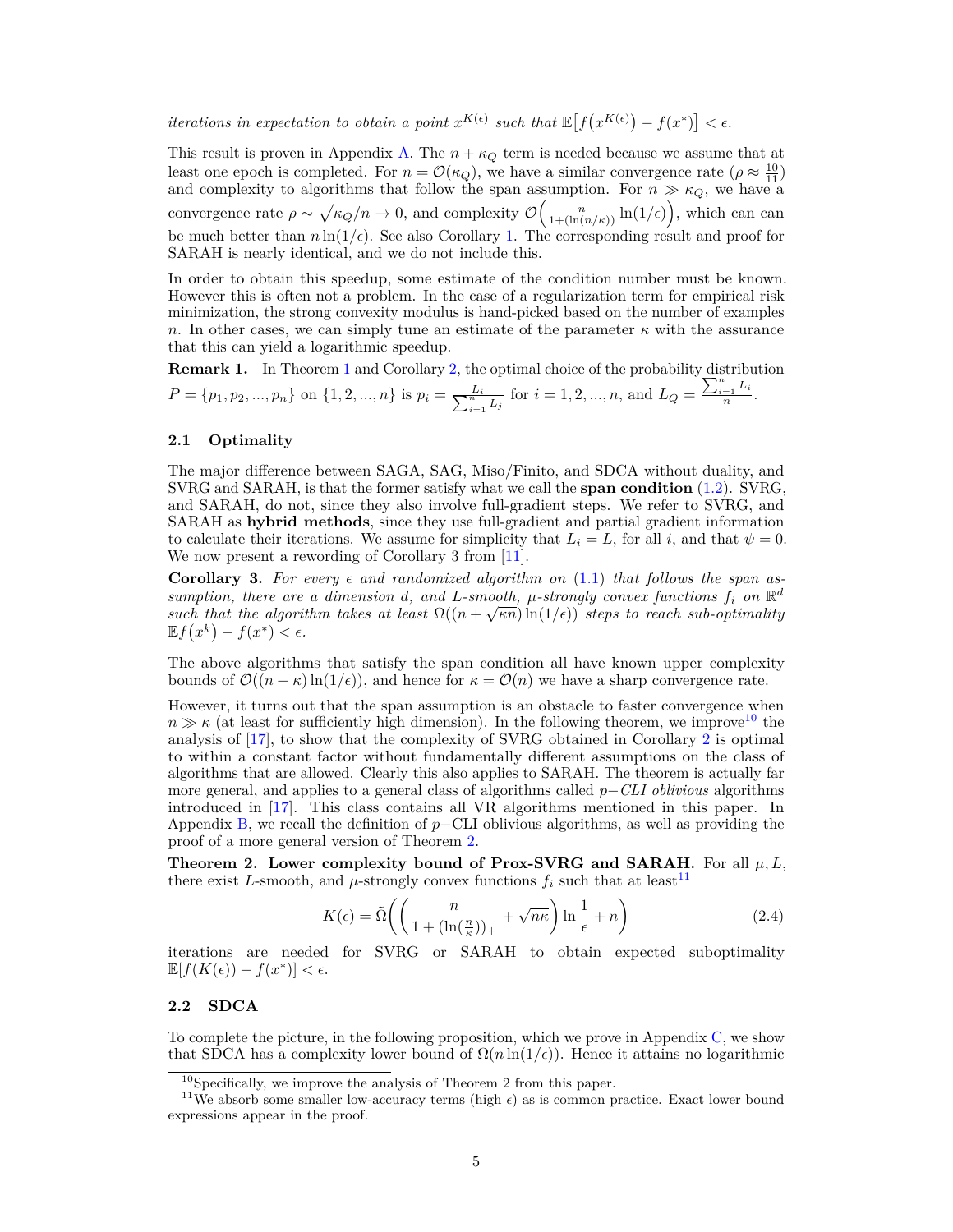speedup. SDCA aims to solve the following problem:

$$
\min_{x \in \mathbb{R}^d} F(x) = \frac{1}{n} \sum_{i=1}^n f_i(x) = \frac{1}{n} \sum_{i=1}^n (\phi_i(x^T y_i) + \frac{\lambda}{2} ||x||^2),
$$

where each  $y_i \in \mathbb{R}^d$ ,  $\phi_i : \mathbb{R} \to \mathbb{R}$  is convex and smooth. It does so with coordinate minimization steps on the corresponding dual problem:

$$
\min_{\alpha \in \mathbb{R}^n} D(\alpha) \coloneqq \frac{1}{n} \sum_{i=1}^n \phi_i^*(-\alpha_i) + \frac{\lambda}{2} \|\frac{1}{\lambda n} \sum_{i=1}^n \alpha_i y_i\|^2,
$$

Here  $\phi_i^*(u) \coloneqq \max_z (zu - \phi_i(z))$  is the convex conjugate of  $\phi_i$ . Let  $i_k$  be an IID sequence of uniform random variables on  $\{1, ..., n\}$ . SDCA updates a dual point  $\alpha^k$ , while maintaining a corresponding primal vector *x k* . SDCA can be written as:

$$
\alpha_i^{k+1} = \begin{cases} \alpha_i^k, & \text{if } i \neq i_k, \\ \arg \min_z D(\alpha_1^k, ..., \alpha_{i-1}^k, z, \alpha_{i+1}^k, ..., \alpha_n^k), & \text{if } i = i_k, \end{cases}
$$
(2.5)

$$
x^{k+1} = \frac{1}{n\lambda} \sum_{i=1}^{n} \alpha_i^{k+1} y_i,
$$
\n(2.6)

Since SDCA doesn't follow the span assumption, and the number of iterations *k* is much greater than the dual problem dimension *n*, different arguments to the ones used in [11] must be used. Motivated by the analysis in [23], which only proves a lower bound for dual suboptimality, we have the following lower complexity bound, which matches the upper complexity bound given in [7] for  $\kappa = \mathcal{O}(n)$ .

**Proposition 1. Lower complexity bound of SDCA.** For all  $\mu$ ,  $L$ ,  $n > 2$ , there exist *n functions f<sup>i</sup> that are L*−*smooth, and µ*−*strongly convex such that*

$$
K(\epsilon) = \Omega\left(n\ln\frac{1}{\epsilon}\right) \tag{2.7}
$$

*iterations are needed for SDCA to obtain expected suboptimality*  $\mathbb{E}[F(x^{K(\epsilon)}) - F(x^*)] \leq \epsilon$ .

## **3 Why are hybrid methods faster?**

In this section, we explain why SVRG and SARAH, which are a hybrid between full-gradient and VR methods, are fundamentally faster than other VR algorithms. We consider the performance of these algorithms on a variation of the adversarial function example from [11], [24]. The key insight is that the span condition makes this adversarial example hard to minimize, but that the full gradient steps of SVRG and SARAH make it easy when  $n \gg \kappa$ .

We conduct the analysis in  $\ell^2$ , for simplicity<sup>12</sup>, since the argument readily applies to  $\mathbb{R}^d$ . Consider the function introduced in [24] that we introduce for the case  $n = 1$ :

$$
\phi(x) = \frac{L - \sigma}{4} \left( \frac{1}{2} \langle x, Ax \rangle - \langle e_1, x \rangle \right), \text{ for } A = \begin{pmatrix} 2 & -1 & & \\ -1 & 2 & -1 & \\ & -1 & 2 & \ddots \\ & & \ddots & \ddots \end{pmatrix}
$$

The function  $\phi(x) + \frac{1}{2}\sigma ||x||^2$  is *L*-smooth and *σ*-strongly convex. Its minimizer  $x^*$  is given by  $(q_1, q_1^2, q_1^3, \ldots)$  for  $q_1 = (\kappa^{1/2} - 1)/(\kappa^{1/2} + 1)$ . We assume that  $x^0 = 0$  with no loss in generality. Let  $N(x)$  be position of the last nonzero in the vector. E.g.  $N(0, 2, 3, 0, 4, 0, 0, 0, ...) = 5$ .  $N(x)$  is a control on how close *x* can be to the solution. If  $N(x) = N$ , then clearly:

$$
||x - x^*||^2 \ge \min_{y \text{ s.t. } N(y) = N} ||y - x^*||^2 = ||(0, \dots, 0, q_1^{N+1}, q_1^{N+2}, \dots)||^2 = q_1^{2N+2} / (1 - q_1^2)
$$

<sup>&</sup>lt;sup>12</sup>This is the Hilbert space of sequences  $(x_i)_{i=1}^{\infty}$  with  $\sum_{i=1}^{\infty} x_i^2 < \infty$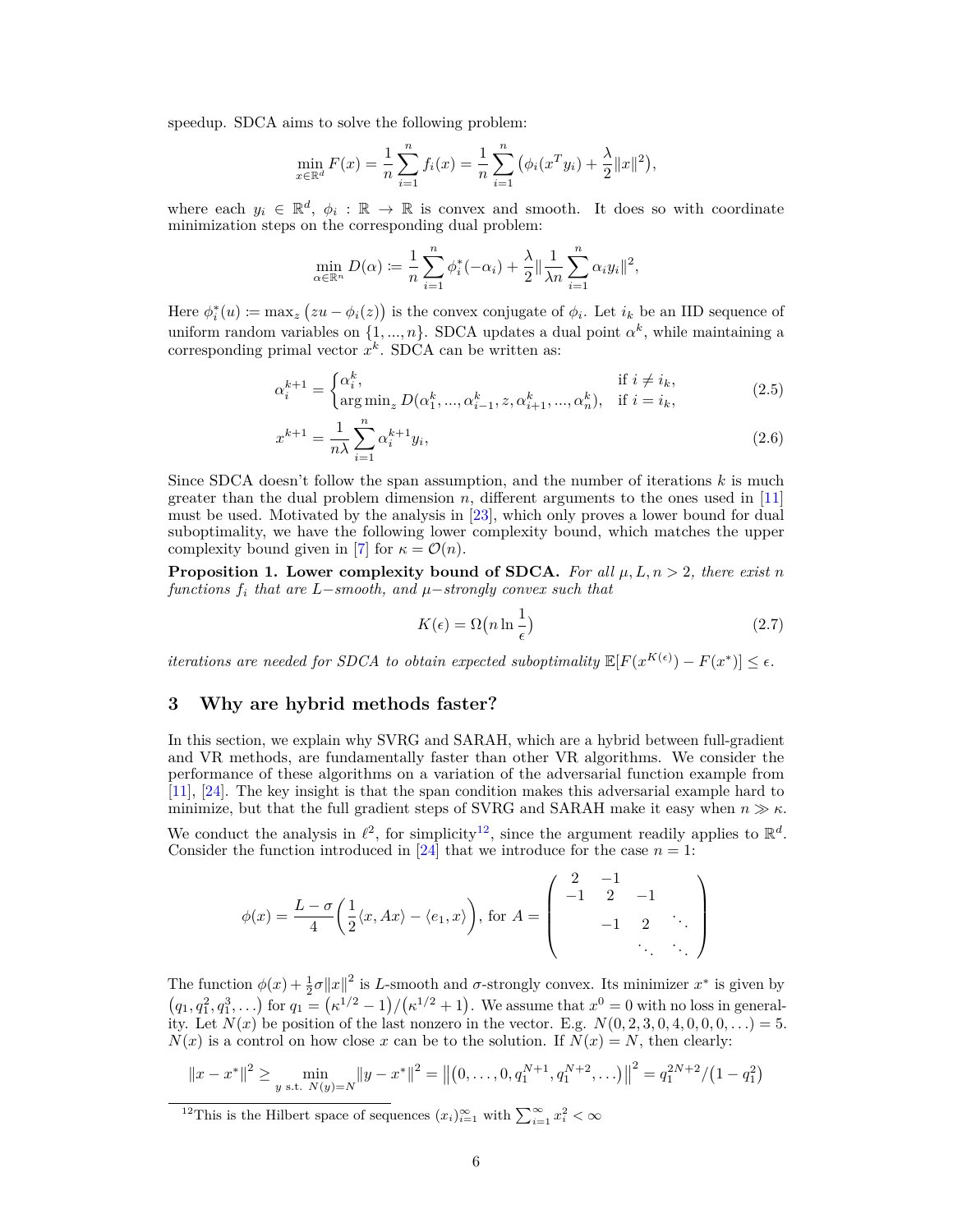Because of the tridiagonal pattern of nonzeros in the Hessian  $\nabla_x^2 (\phi(x) + \frac{1}{2}\sigma ||x||^2)(y) =$  $\frac{L-\sigma}{4}A+\sigma I$ , the last nonzero  $N(x^k)$  of  $x^k$  can only increase by 1 per iteration *by any algorithm that satisfies that span condition* (e.g. gradient descent, accelerated gradient descent, etc.). Hence since we have  $N(x^0) = 0$ , we have  $||x^k - x^*||$  $\frac{2}{x^0}$  /  $||x^0 - x^*||$  $2^{2} \geq q_1^{2k}$ .

For the case  $n > 1$ , let the solution vector  $x = (x_1, \ldots, x_n)$  be split into *n* coordinate blocks, and hence define:

$$
f(x) = \sum_{i=1}^{n} (\phi(x_i) + \frac{1}{2}\sigma ||x||^2)
$$
(3.1)  
= 
$$
\sum_{i=1}^{n} \left( \frac{L - \sigma}{4} \left( \frac{1}{2} \langle x_i, Ax_i \rangle - \langle e_1, x_i \rangle \right) + \frac{1}{2} (\sigma n) ||x_i||^2 \right)
$$
  
= 
$$
\sum_{i=1}^{n} \left( \frac{(L - \sigma + \sigma n) - \sigma n}{4} \left( \frac{1}{2} \langle x_i, Ax_i \rangle - \langle e_1, x_i \rangle \right) + \frac{1}{2} (\sigma n) ||x_i||^2 \right).
$$
(3.2)

*f* is clearly the sum of *n* convex *L*-smooth functions  $\phi(x_i) + \frac{1}{2}\sigma ||x||^2$ , that are  $\sigma$ - $\varphi(x_i) + \frac{1}{2} \varphi(x_i) + \frac{1}{2} \varphi(x_i)$ , that are *d*-<br>strongly convex. (3.2) shows it is *σn*-strongly convex and  $L - \sigma + \sigma n$ -smooth with respect to coordinate  $x_i$ . Hence the minimizer is given by  $x_i = (q_n, q_n^2, q_n^3, \ldots)$  for  $_n, q_n$  $q_n = \left( \left( \frac{\kappa - 1}{n} + 1 \right)^{1/2} - 1 \right) / \left( \left( \frac{\kappa - 1}{n} + 1 \right)^{1/2} + 1 \right)$  for all *i*. Similar to before,  $(N(x_1), \ldots, N(x_n))$ controls how close  $x$  can be to  $x^*$ :

$$
\frac{\|x - x^*\|^2}{\|x^*\|^2} = \frac{\sum_{i=1}^n \|x_i - (q_n, q_n^2, \ldots)\|^2}{nq_n^2/(1-q_n^2)} \ge \sum_{i=1}^n q_n^{2N(x_i)}/n
$$

Let  $I_{K,i}$  be the number of times that  $i_k = i$  for  $k = 0, 1, \ldots, K - 1$ . For algorithms that satisfy the span assumption, we have  $N(x_i^k) \leq I_{k,i}$ . If we assume that  $i_k$  is uniform, then  $I_{K,i}$  is a binomial random variable of probability  $1/n$  and size *k*. Hence:

$$
\mathbb{E} \|x^{k} - x^{*}\|^{2} / \|x^{0} - x^{*}\|^{2} \geq \mathbb{E} \sum_{i=1}^{n} q_{n}^{2N(x_{i}^{k})} / n \geq \mathbb{E} \sum_{i=1}^{n} q_{n}^{2I_{k,i}} / n
$$

$$
= \mathbb{E} q_{n}^{2I_{k,i}} = (1 - n^{-1}(1 - q_{n}^{2}))^{k}
$$

$$
\geq \left(1 - 4n^{-1} / \left(\left(\frac{\kappa - 1}{n} + 1\right)^{1/2} + 1\right)\right)^{k}
$$

$$
\geq (1 - 2n^{-1})^{k}
$$
(3.3)

for  $n \geq \kappa$ . the second equality in (3.3) follows from the fact that  $I_{i,k}$  is a binomial random variable. Hence after 1 epoch,  $\mathbb{E} \|x^k - x^*\|$ <sup>2</sup> decreases by a factor of at most  $\approx e^2$ , whereas for SVRG it decreases by at least a factor of  $\sim (n/\kappa)^{1/2}$ , which is  $\gg e^2$  for  $n \gg \kappa$ . To help understand why, consider trying the above analysis on SVRG for 1 epoch of size *n*. Because of the full-gradient step, we actually have  $N(w_i^n) \leq 1 + I_{n,i}$ , and hence:

$$
\mathbb{E} \|w^{n} - x^{*}\|^{2} / \|x^{0} - x^{*}\|^{2} \ge \mathbb{E} \sum_{i=1}^{n} q_{n}^{2(I_{n,1}+1)} \ge q_{n}^{2} (1 - 2n^{-1})^{n} \approx \left(\frac{1}{4} \frac{\kappa - 1}{n}\right)^{2} e^{-2}
$$

Hence attempting the above results in a much weaker lower bound.

What it comes down to is that when  $n \gg \kappa$ , we have  $\mathbb{E} \sum_{i=1}^n q_n^{2I_{i,k}} / n \gg \mathbb{E} \sum_{i=1}^n q_n^{2\mathbb{E}I_{i,k}} / n$ . The interpretation is that for this objective, the progress towards a solution is limited by the component function  $f_i$  that is minimized the least. The full gradient step ensures that at least some progress is made toward minimizing every *f<sup>i</sup>* . For algorithms that follow the span assumption, there will invariably be many indices *i* for which no gradient  $\nabla f_i$ is calculated, and hence  $x_i^k$  can make no progress towards the minimum. This may be related to the observation that sampling without replacement can often speed up randomized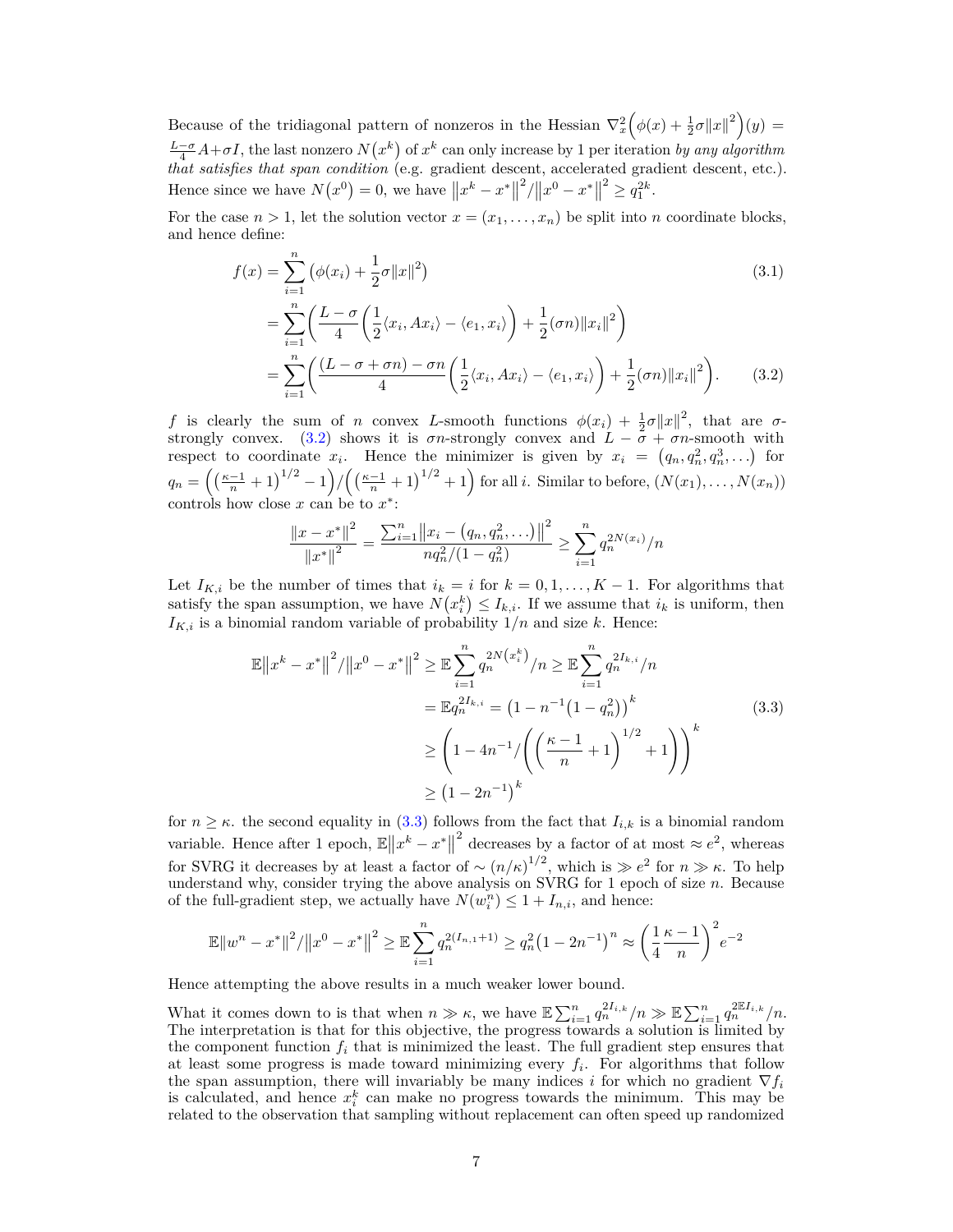algorithms. However, on the other hand, it is well known that full gradient methods fail to achieve a good convergence rate for other objectives with the same parameters  $\mu$ ,  $L$ ,  $n$  (e.g.  $f(x) = \frac{1}{n} \sum_{i=1}^{n} \phi(x) + \frac{1}{2}\mu \|x\|^2$ . Hence we conclude that it is because SVRG is a hybrid method, that combines both full-gradient and VR elements, that it is able to outperform both VR and full-gradient algorithms.

# **4 Prox-SVRG for strongly convex sum of smooth nonconvex function**

In this section we show that this logarithmic speedup is still possible if we relax Assumption 2: that each  $f_i$  is convex. By Assumption 1, the functions  $f_i$  are still smooth, though possibly nonconvex. The sum *F* though is strongly convex, and smooth. This is based on the analysis of Prox-SVRG found in [20]. The proof of Theorem 3 can be found in Appendix D.

**Theorem 3.** Under Assumption 1, let  $x^* = \arg \min_x F(x)$ ,  $\overline{L} = (\sum_{i=1}^n)$  $\frac{L_i^2}{n^2 p_i}$  $\big)$ <sup>†</sup><sub>2</sub>,  $\kappa = \frac{L}{\mu}$ , and  $\eta = \frac{1}{2} \min\{\frac{1}{L},(\frac{1}{\overline{L}^2})\}$  $\frac{1}{L^2 m}$  <sup>1</sup>/<sub>2</sub><sup>3</sup> }. Then the Prox-SVRG in Algorithm 1 satisfies

$$
\mathbb{E}[F(x^k) - F(x^*)] \le \mathcal{O}(\rho^k)[F(x^0) - F(x^*)], \quad (4.1) \quad \text{for } \rho = \frac{1}{1 + \frac{1}{2}m\eta\mu}.\tag{4.2}
$$

Hence for  $m = \min\{n, 2\}$ , in order to obtain an  $\epsilon$ -optimal solution in terms of function value, the SVRG in Algorithm 1 needs at most

$$
K = \mathcal{O}\left( \left( \frac{n}{\ln\left(1 + \frac{n}{4\kappa}\right)} + \frac{n}{\ln(1 + \left(\frac{n\mu^2}{4\overline{L}^2}\right)^{1/2})} + \kappa + \sqrt{n}\frac{\overline{L}}{\mu} \right) \ln\frac{1}{\epsilon} \right) + 2n\tag{4.3}
$$

gradient evaluations in expectation.

The complexity of nonconvex SVRG using the original analysis of [9] would have been

$$
K = \mathcal{O}\left((n + \kappa + \sqrt{n}\frac{\bar{L}}{\mu})\ln\frac{1}{\epsilon}\right)
$$
\n(4.4)

Hence we have obtained a similar logarithmic speedup as we obtained in Corollary 2. There are no known nontrivial lower bounds in this regime, and so it is not immediately clear whether our complexity is optimal.

**Remark 2.** In Theorem 3, the optimal choice of the probability distribution 
$$
P = \{p_1, p_2, ..., p_n\}
$$
 on  $\{1, 2, ..., n\}$  is  $p_i = \frac{L_i^2}{\sum_{i=1}^n L_j^2}$  for  $i = 1, 2, ..., n$ , and  $\overline{L} = (\frac{\sum_{i=1}^n L_i^2}{n})^{\frac{1}{2}}$ .

#### **5 Experiments**

In this section we compare the performance of SVRG, and SARAH to SAGA to verify our conclusions. We solve the regularized least squares problem

minimize 
$$
\frac{1}{2n} \|Ax - b\|_2^2 + \frac{\lambda}{2} \|x\|_2^2.
$$
 (5.1)

The matrix *A* and vector *b* are generated randomly with entries uniformly distributed between 0 and 1. In this experiment, *A* has  $n = 16000$  rows and 20 columns. The parameter  $\lambda$ is chosen to control the condition number  $\kappa = L/\mu$  of the problem. Figure 5.1 compares SAGA, SVRG, and SARAH for three instances of problem (5.1) with conditions numbers  $\kappa = 5, \kappa = 10$ , and  $\kappa = 20$ . In order to provide a fair comparison, step sizes were tuned individually for each algorithm and each problem instance.

There does appear to be a small but noticeable effect when  $n/\kappa$  is large. In all our experiments, SAGA appears to converge very quickly initially, but slows significantly after a few iterations. To compensate for this, we compare the convergence speed of the three algorithms *after the first few iterations* in terms of decibels per epoch<sup>13</sup>. For  $\kappa = 5$ , we obtain convergence speeds

 $^{13}$ Decibels are a logarithmic scale. 10 decibels corresponds to a 10-fold increase, 100 decibels corresponds to a 100-fold increase. This is the natural way to compare speeds for linearly converging error.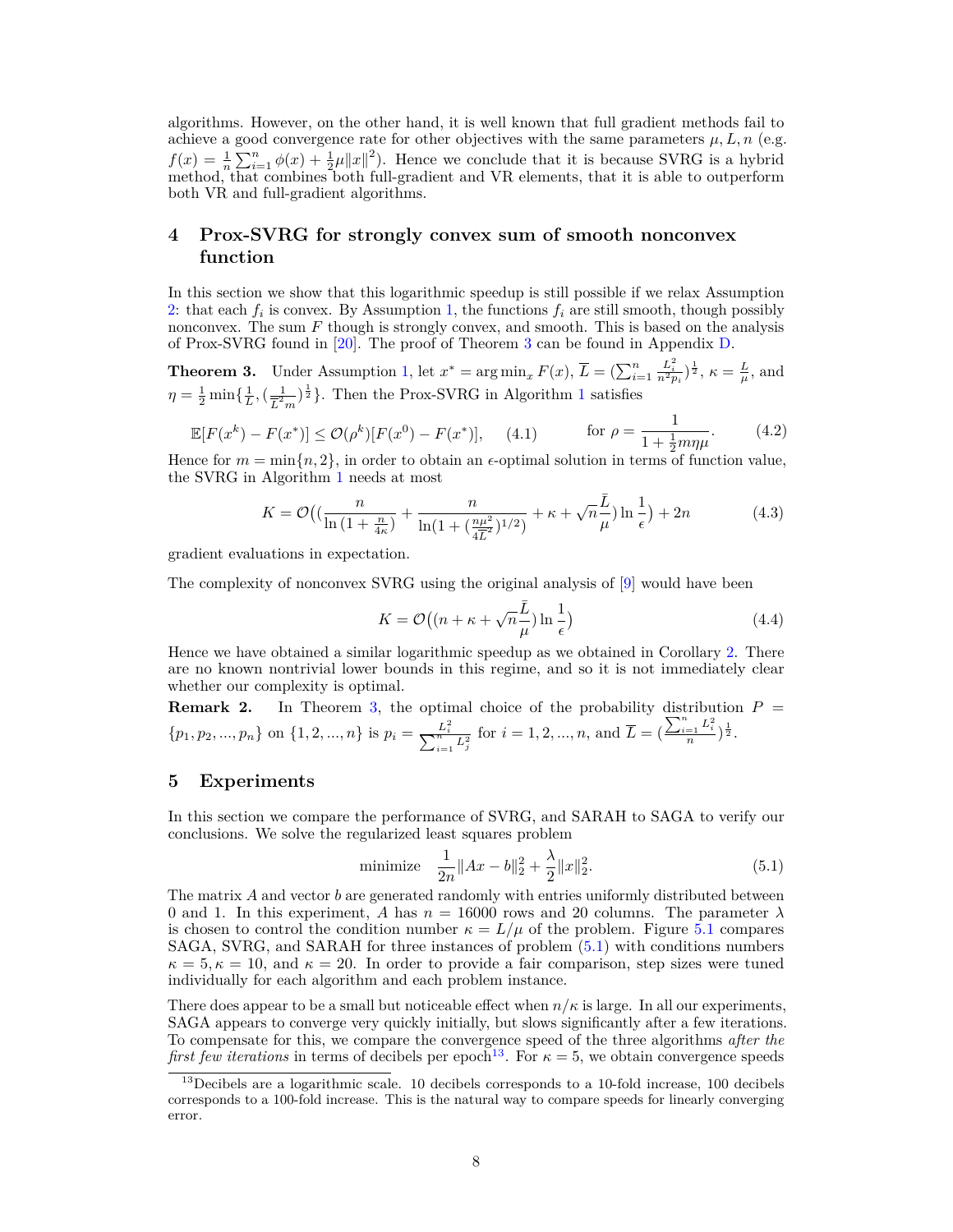

**Figure 5.1:** Comparison of SAGA, SVRG, and SARAH for various values of the condition number *κ*.

of 2.1, 4.9, 6.3 decibels/epoch for SAGA, SARAH, and SVRG respectively. For  $\kappa = 10$  these values are 2.3, 5.0, and 6.2 respectively; and for  $\kappa = 20$  these values are 2.1, 4.3, and 6.0. So  $SVRG$  converges above  $3\times$  faster than SAGA in the long term, even though SVRG iterations are twice as expensive as SAGA's.

It is not yet clear whether this effect will have practical impact. However we see a few obvious future directions. Firstly, SVRG and SARAH were never intentionally designed to exploit this logarithmic speedup. It's possible that designing an algorithm with this in mind will yield greater speedup. Secondly, it should be investigating whether the initial speed burst of SAGA can be incorporated into an SVRG-like algorithm. This will make it more competitive. Thirdly, SVRG and SARAH have iterations that are twice as expensive as SAGA's because of the full gradient steps. It should be investigated whether there is a way of retaining this logarithmic speedup while reducing the iteration cost. Perhaps large batch gradients instead of full gradient will be sufficient to yield this speedup, and avoid the high cost of full gradient steps.

## **References**

- [1] A. Defazio, F. Bach, and S. Lacoste-Julien, "SAGA: A Fast Incremental Gradient Method With Support for Non-Strongly Convex Composite Objectives," in *Advances in Neural Information Processing Systems 27*, 2014, pp. 1646–1654. [Online]. Available: [http : / / papers . nips . cc / paper / 5258 - saga - a - fast - incremental - gradient](http://papers.nips.cc/paper/5258-saga-a-fast-incremental-gradient-method-with-support-for-non-strongly-convex-composite-objectives.pdf)  [method-with-support-for-non-strongly-convex-composite-objectives.pdf](http://papers.nips.cc/paper/5258-saga-a-fast-incremental-gradient-method-with-support-for-non-strongly-convex-composite-objectives.pdf).
- [2] N. L. Roux, M. Schmidt, and F. R. Bach, "A Stochastic Gradient Method with an Exponential Convergence \_Rate for Finite Training Sets," in *Advances in Neural Information Processing Systems 25*, Curran Associates, Inc., 2012, pp. 2663–2671. [Online]. Available: [http://papers.nips.cc/paper/4633-a-stochastic-gradient](http://papers.nips.cc/paper/4633-a-stochastic-gradient-method-with-an-exponential-convergence-_rate-for-finite-training-sets.pdf)[method-with-an-exponential-convergence-\\_rate-for-finite-training-sets.](http://papers.nips.cc/paper/4633-a-stochastic-gradient-method-with-an-exponential-convergence-_rate-for-finite-training-sets.pdf) [pdf](http://papers.nips.cc/paper/4633-a-stochastic-gradient-method-with-an-exponential-convergence-_rate-for-finite-training-sets.pdf).
- [3] A. Defazio, J. Domke, and Caetano, "Finito: A faster, permutable incremental gradient method for big data problems," in *International Conference on Machine Learning*, Jan. 2014, pp. 1125–1133. [Online]. Available: [http://proceedings.mlr.press/v32/](http://proceedings.mlr.press/v32/defazio14.html) [defazio14.html](http://proceedings.mlr.press/v32/defazio14.html).
- [4] J. Mairal, "Optimization with First-Order Surrogate Functions," in *International Conference on Machine Learning*, Feb. 2013, pp. 783–791. [Online]. Available: [http:](http://proceedings.mlr.press/v28/mairal13.html) [//proceedings.mlr.press/v28/mairal13.html](http://proceedings.mlr.press/v28/mairal13.html).
- [5] R. Johnson and T. Zhang, "Accelerating stochastic gradient descent using predictive variance reduction," in *Advances in Neural Information Processing Systems 26*, 2013, pp. 315–323. [Online]. Available: [http : / / papers . nips . cc / paper / 4937](http://papers.nips.cc/paper/4937-accelerating-stochastic-gradient-descent-using-predictive-variance-reduction.pdf)  [accelerating - stochastic - gradient - descent - using - predictive - variance](http://papers.nips.cc/paper/4937-accelerating-stochastic-gradient-descent-using-predictive-variance-reduction.pdf)  [reduction.pdf](http://papers.nips.cc/paper/4937-accelerating-stochastic-gradient-descent-using-predictive-variance-reduction.pdf).
- [6] L. M. Nguyen, J. Liu, K. Scheinberg, and M. Takáč, "SARAH: A Novel Method for Machine Learning Problems Using Stochastic Recursive Gradient," *arXiv:1703.00102 [cs, math, stat]*, Feb. 2017. [Online]. Available: <http://arxiv.org/abs/1703.00102>.